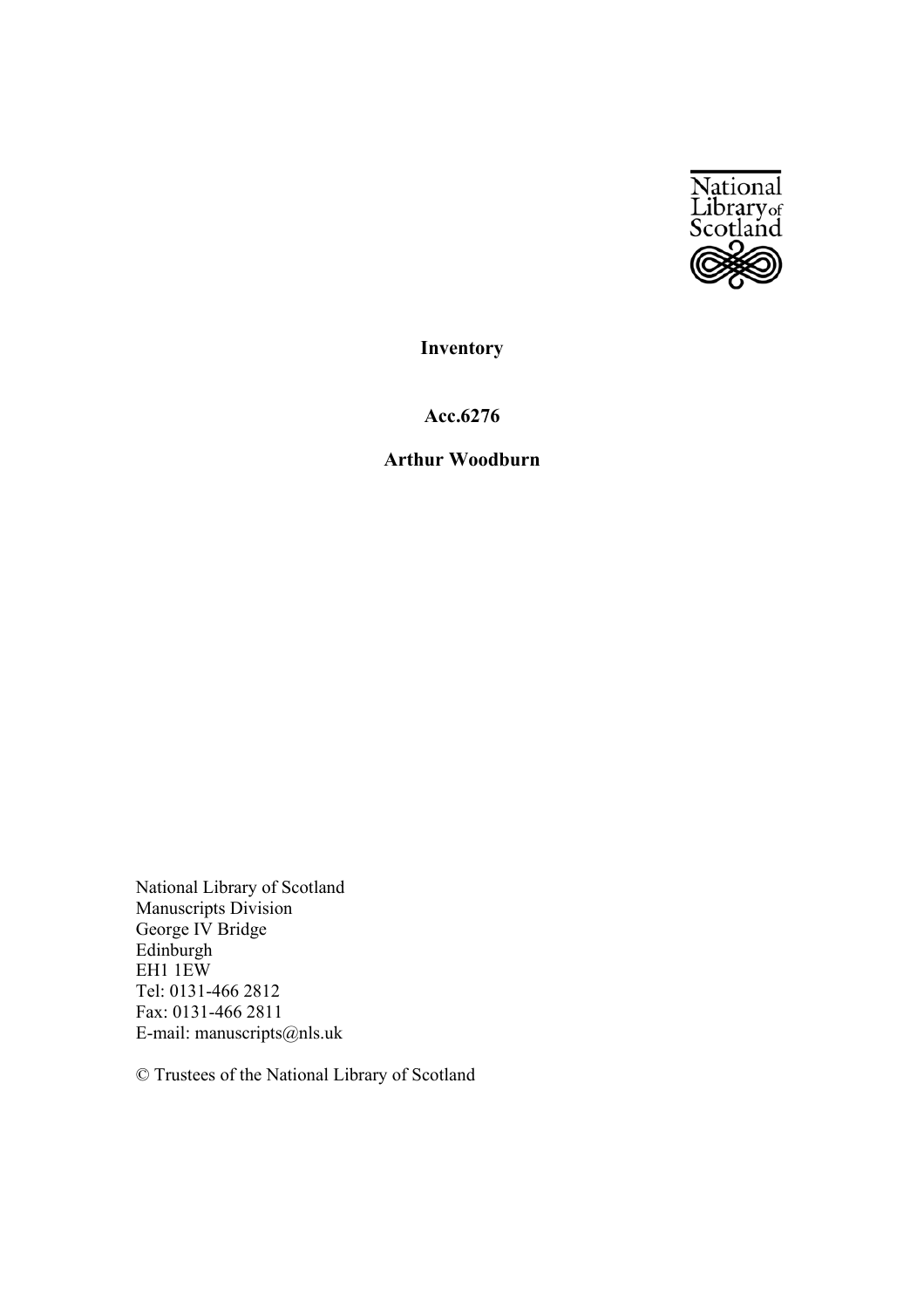The collection contains parliamentary and other publications and miscellaneous correspondence to Arthur Woodburn (1890-1978), Labour M.P. for Clackmannan and East Stirlingshire (1939-1970), Secretary of State for Scotland (1947-1950), regarding his Bill for a common European language. The letters are from British and international individuals and language societies, including The British Esperanto Association, Society of British Esperantist Teachers, British Interlingua Society, Dutton Shorthand School and Societe Cosmoglotta. The letters are written in various languages including English, French, German and Esperanto.

See Acc.7656 for other Arthur Woodburn correspondence and papers (1907-1978).

## *Presented, 1974, by Arthur Woodburn.*

## **Correspondence and Notes**

- 1. Correspondence to Arthur Woodburn regarding his Bill for a common European language, 1 Feb 1962- 15 Dec 1963 (84 items).
- 2. Manuscript and typescript notes for speeches and essays (11 pages).

### **Parliamentary publications**

- 3. Extract from the official report of the House of Commons of speech on a common European language, 28 Feb 1962.
- 4. Hansard report, columns 1349-1356, of speech and debate on a common European language, 28 Feb 1962.
- 5. A Bill to facilitate the formation of a common European language (10 & 11 Eliz. 2 Common European Language, Bill 69, 1962).

### **Publications**

- 6. A First Lesson in Dutton World Speedwords, n.d.
- 7. Basic International by L J J Nye and John Bostock, n.d.
- 8. Facts About Interlingua by The International Auxiliary Language Association, n.d.
- 9. Guest Language Interlingua by B C Sexton. n.d.
- 10. Report of The Augmented Roman Alphabet Reading Research Project, n.d.